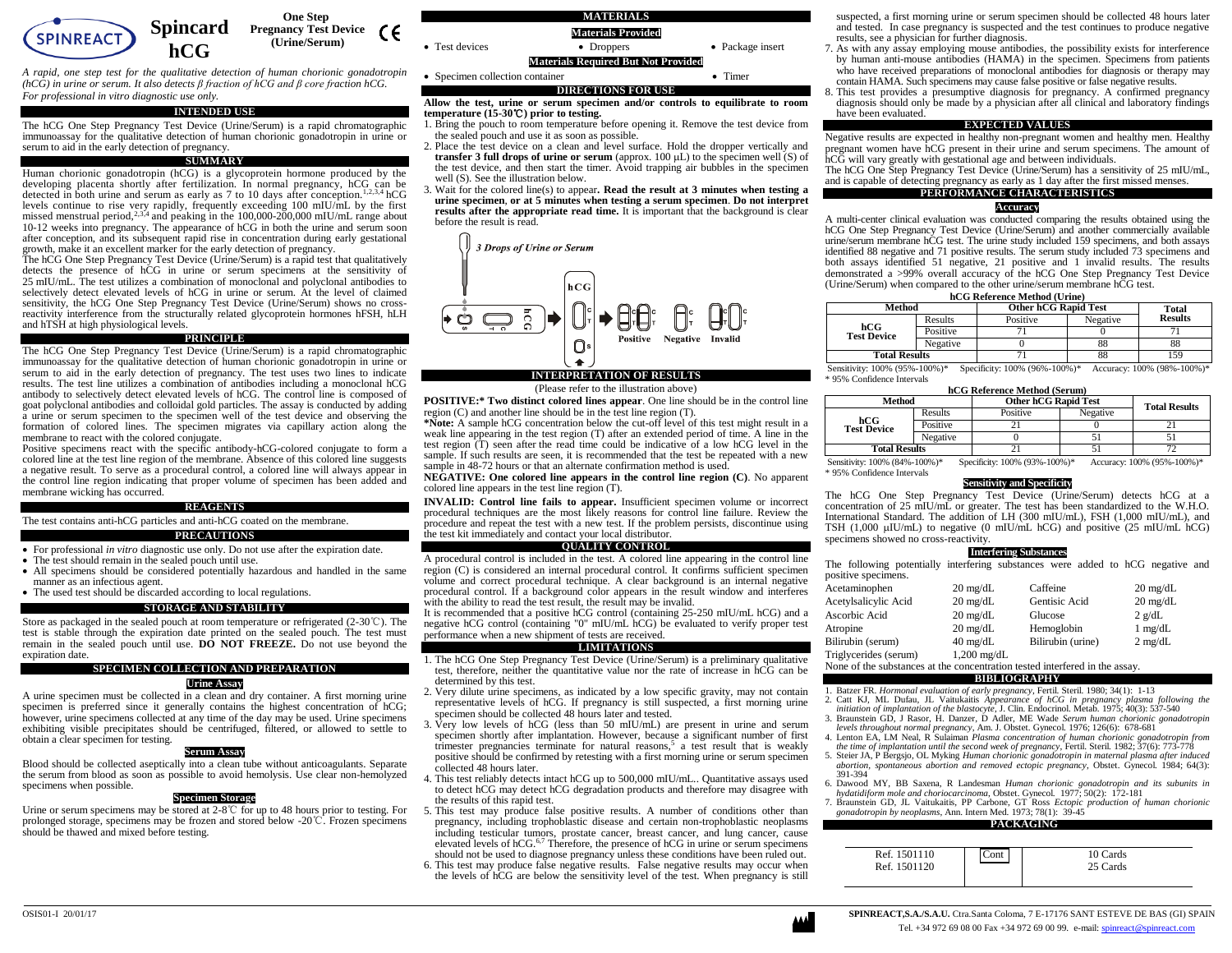

**Spincard** Prueba de Embarazo CE.  **en Un Solo Paso en Placa (Orina/Suero)**

*Prueba rápida para la detección cualitativa de la gonadotropina coriónica humana (hCG) en orina o suero. Detecta también la fracción β hCG y β core hCG. Solo para uso profesional de diagnóstico in vitro.*

**hCG**

## **USO INDICADO**

La Prueba hCG de Embarazo en Un Solo Paso en Placa (Orina/Suero) es un inmunoensayo cromatográfico rápido para la detección cualitativa de la Gonadotropina Coriónica humana en orina o suero, para la detección precoz del embarazo.

## **RESUMEN**

La Gonadotropina Coriónica humana (hCG) es una hormona glucoproteica producida por la placenta en desarrollo poco después de la fertilización. En el embarazo humano, la hCG puede detectarse tanto en orina como en suero ya a los 7-10 días de la concepción.<sup>1,2,3,4</sup> Los niveles de hCG continúan aumentando muy rápidamente, superando las 100 mUI/ml tras la primera falta<sup>2,3,4</sup> y alcanzando el máximo en torno a 100.000-200.000 mUI/ml a las 10-12 semanas de embarazo. La aparición de hCG en orina y suero poco después de la concepción y su posterior aumento rápido durante el principio de la gestación convierten a esta hormona en un excelente marcador para la detección precoz del embarazo.

La Prueba hCG de Embarazo en Un Solo Paso en Placa (Orina/Suero) es una prueba rápida que detecta cualitativamente la presencia de hCG en una muestra de orina o suero con una sensibilidad de 25 mUI/ml. La prueba utiliza una combinación de anticuerpos monoclonales y policlonales para detectar selectivamente los niveles elevados de hCG en orina o suero. Con el nivel de sensibilidad mencionado, la Prueba hCG de Embarazo en Un Solo Paso en Placa (Orina/Suero) no muestra interferencias cruzadas con otras hormonas glucoproteicas estructuralmente relacionadas, FSH, LH y TSH, en niveles fisiológicos altos.

#### **PRINCIPIO**

La Prueba hCG de Embarazo en Un Solo Paso en Placa (Orina/Suero) es un inmunoensayo cromatográfico rápido para la detección cualitativa de la Gonadotropina Coriónica humana en orina o suero, para el diagnóstico precoz del embarazo. La prueba utiliza dos líneas para indicar el resultado. La línea de la prueba utiliza una combinación de anticuerpos que incluyen un anticuerpo monoclonal hCG para detectar selectivamente niveles elevados de hCG. La línea de control está compuesta por anticuerpos policlonales de cabra y partículas coloidales de oro. El ensayo se realiza añadiendo la muestra de orina o suero al pocillo de la placa y observando la formación de líneas de color. La muestra migra por acción capilar por la membrana para reaccionar con el conjugado de color.

Las muestras positivas reaccionan con el conjugado de color del anticuerpo específico antihCG para formar una línea de color en la región de la línea de la prueba de la membrana. La ausencia de esta línea de color sugiere un resultado negativo. Para servir como control del procedimiento, siempre aparecerá una línea de color en la región de la línea de control, si la prueba se ha realizado correctamente.

## **REACTIVOS**

La placa contiene partículas anti-hCG y anti-hCG que recubren la membrana. **PRECAUCIÓN**

- Solo para uso diagnóstico profesional *in vitro*. No utilizar después de la fecha de caducidad.
- La placa deberá mantenerse en la bolsa sellada hasta el momento de su utilización.
- Todas las muestras deberían considerarse potencialmente peligrosas y manipularse como si se tratara de un medio infeccioso.
- La prueba, una vez utilizado, debe desecharse de acuerdo con las regulaciones locales. **ALMACENAMIENTO Y ESTABILIDAD**

Almacenar tal como está empaquetado en la bolsa sellada a temperatura ambiente o refrigerado (2-30℃). La placa se mantendrá en la bolsa sellada hasta su uso. **NO CONGELAR.** No utilizar después de la fecha de caducidad.

#### **OBTENCIÓN Y PREPARACIÓN DE LA MUESTRA**

## **Valoración en Orina**

Se debe tomar una muestra de orina en un envase limpio y seco. Se prefiere la primera muestra de orina de la mañana, ya que contiene generalmente la concentración más alta de hCG; sin embargo, se pueden usar muestras de orina recogidas en cualquier momento del día. Las muestras de orina que presenten precipitados visibles se deberán centrifugar, filtrar o dejar posar para obtener una muestra transparente para la realización de la prueba.

#### **Valoración en Suero**

La sangre se extraerá asépticamente en un tubo limpio sin anticoagulantes. Separar el suero de la sangre en cuanto sea posible, para evitar la hemólisis. Siempre que sea posible, usar muestras transparentes no hemolizadas.

#### **Almacenamiento de las Muestras**

Las muestras de orina o suero pueden almacenarse a 2-8ºC hasta un periodo de 48 horas previo a su valoración. Para un almacenamiento más prolongado, las muestras se deben congelar y almacenar a menos de -20 ºC. Las muestras que hayan sido congeladas, deben descongelarse y proceder a su agitación para lograr una buena mezcla antes de su utilización.

|  | <b>MATERIALES</b> |  |
|--|-------------------|--|
|  |                   |  |
|  |                   |  |

|                  | <b>Material Suministrado</b> |                 |
|------------------|------------------------------|-----------------|
| $\bullet$ Placas | $\bullet$ Cuentagotas        | • Ficha técnica |

## • Contenedor para la recogida de la muestra • Cronómetro **INSTRUCCIONES DE USO**

#### **Deje que la placa, la muestra de orina o suero y/ó los controles alcancen la temperatura ambiente (15-30**℃**) antes de realizar la prueba.**

- 1. Dejar estabilizar la bolsa sellada a temperatura ambiente antes de abrirla. Extraiga la placa de la bolsa sellada y utilícela en cuanto sea posible.
- 2. Coloque la placa en una superficie limpia y nivelada. Mantenga el cuentagotas en posición vertical y **deposite 3 gotas de orina o suero** (aproximadamente 100 µl) en el pocillo de la placa (S) y ponga en marcha el cronómetro. Evite que queden retenidas burbujas de aire en el pocillo de la placa (S). Véase la siguiente ilustración.
- 3. Espere hasta que aparezcan una o dos líneas coloreadas. **Los resultados deberán leerse a los 3 minutos cuando se analice orina o a los 5 minutos cuando se analice una muestra de suero. Los resultados deben interpretarse en el momento adecuado.** Es importante que el fondo esté claro antes de leer el resultado.



## (Consultar la figura anterior)

**POSITIVO:\* Aparecen dos líneas coloreadas distintas.** Una línea quedará en la región de control (C) y otra línea quedará en la región de la prueba (T).

**\*NOTA:** Una concentración de hCG de muestra por debajo del nivel de corte de esta prueba puede dar como resultado la aparición de una línea poco definida en la zona de prueba (T) después de un período de tiempo prolongado. La aparición de una línea en el área de prueba (T) tras haber esperado el tiempo necesario puede indicar un nivel bajo de hCG en la muestra. Si se observan tales resultados, se recomienda repetir la prueba con una muestra nueva al cabo de entre 48 y 72 horas, o bien utilizar un método de confirmación alternativo.

**NEGATIVO: Una línea coloreada aparece en la región de control (C).** No aparece ninguna línea coloreada en la región de la prueba (T).

**NO VÁLIDO: No aparece la línea de Control.** Un volumen de la muestra insuficiente o una técnica incorrecta son las razones más frecuentes del fallo de la línea de control. Revise el procedimiento y repita la prueba con una nueva placa. Si el problema persiste, deje de utilizar ese kit inmediatamente y contacte con el distribuidor.

#### **CONTROL DE CALIDAD**

Se incluye un control interno del procedimiento en la prueba. La línea coloreada que aparece en la región de control (C) actúa como control interno del procedimiento. Confirma que hay suficiente volumen de muestra y que la técnica empleada es la correcta. Un fondo claro es un control interno negativo del procedimiento. Si aparece un fondo de color en la ventana de resultados que interfiere con la posibilidad de leer los resultados de la prueba, estos pueden ser no válidos.

Se recomienda evaluar un control positivo de hCG (que contenga 25-250 mUI/ml de hCG) y un control negativo (con "0" mUI/ml de hCG) para verificar el comportamiento adecuado de la prueba cada vez que se reciba un nuevo envío de kits.

## **LIMITACIONES**

- 1. La Prueba hCG de Embarazo en Un Solo Paso en Placa (Orina/Suero) es una prueba cualitativa preliminar, por lo tanto, no se puede determinar ni el valor cuantitativo ni la tasa de incremento de hCG con este método.
- 2. Las muestras muy diluidas, que vienen indicadas por una densidad específica baja, pueden no contener niveles representativos de hCG. Si se sigue sospechando un embarazo, se recogerá la primera orina de la mañana 48 horas después, y se repetirá la prueba.
- 3. Poco tiempo después de la implantación hay niveles muy bajos de hCG (menos de 50 mUI/ml) en las muestras de orina y suero. Sin embargo, como un número importante de embarazos terminan en el primer trimestre por causas naturales,<sup>5</sup> una prueba con resultado positivo débil se confirmará volviendo a estudiar otra muestra con la primera orina o suero de la mañana obtenida 48 horas después.
- 4. Esta prueba detecta de forma precisa concentraciones de hasta 500.000 mIU/ml de hCG intacta. Los ensayos cuantitativos utilizados para señalar la presencia de la hCG pueden detectar los productos de la degradación de la hCG, por lo que pueden proporcionar resultados diferentes a los de esta prueba rápida.
- 5. Esta prueba puede producir resultados falsos positivos. Hay varias situaciones, además del embarazo, que dan lugar a niveles altos de hCG,<sup>67</sup> como son la enfermedad trofoblástica y ciertas neoplasias no trofoblásticas, como tumores testiculares, cáncer de próstata, cáncer de mama y cáncer de pulmón. Por lo tanto, la presencia de hCG en una muestra de orina o suero no se usará para diagnosticar un embarazo a menos que se hayan descartado estas afecciones.
- 6. Esta prueba puede producir resultados falsos negativos cuando los niveles de hCG se encuentren por debajo del nivel de sensibilidad de la prueba. Si se sigue sospechando un embarazo, se recogerá la primera orina de la mañana o una muestra de suero 48 horas después, y se repetirá la prueba. En caso de sospecha de embarazo y continuos resultados negativos, el medico confirmará el diagnóstico con resultados clínicos y analíticos.
- 7. Como en cualquier ensayo que emplee anticuerpos de ratón, existe la posibilidad de interferencias con anticuerpos anti-ratón humanos (HAMA) presentes en la muestra. Las muestras de pacientes que hayan recibido preparados con anticuerpos monoclonales para diagnóstico o terapia, pueden contener HAMA. Tales muestras pueden dar lugar a resultados falsos positivos o falsos negativos.
- 8. Esta prueba proporciona un diagnóstico de presunción del embarazo. El médico sólo establecerá un diagnóstico confirmado del embarazo después de evaluar todos los resultados clínicos y analíticos.

#### **VALORES ESPERADOS**

Se esperan valores negativos en mujeres sanas no gestantes y en varones sanos. Las mujeres sanas gestantes presentan hCG en sus muestras de orina y suero. La cantidad de hCG variará mucho con el tiempo de gestación y entre distintas mujeres.

La Prueba hCG de Embarazo en Un Solo Paso en Placa (Orina/Suero) tiene una sensibilidad de 25 mUI/ml, y puede detectar un embarazo ya en el primer día de la falta.

## **CARACTERÍSTICAS TÉCNICAS**

**Exactitud** Se realizó una evaluación en numerosos centros en la que se compararon los resultados obtenidos usando Prueba hCG de Embarazo en Un Solo Paso en Placa (Orina/Suero) y otra prueba comercial de membrana para la determinación de hCG en orina y suero. El estudio en orina incluyó 159 muestras y ambos métodos de análisis identificaron 88 resultados negativos y 71 positivos. El estudio en suero incluyó 73 muestras y ambos métodos identificaron 51 resultados negativos, 21 positivos y 1 no válido. Los resultados demostraron una exactitud > del 99% para la Prueba hCG de Embarazo en Un Solo Paso en Placa (Orina/Suero) cuando se comparó con la otra prueba en membrana de hCG en orina y suero.

#### **Método de referencia hCG (en orina)**

| Método                  |            | Otra prueba rápida de hCG |          | <b>Total Resultados</b> |
|-------------------------|------------|---------------------------|----------|-------------------------|
| Prueba hCG en<br>Placa  | Resultados | Positivo                  | Negativo |                         |
|                         | Positivo   |                           |          |                         |
|                         | Negativo   |                           | 88       | 88                      |
| <b>Total Resultados</b> |            |                           | 88       | .59                     |

Sensibilidad: 100% (95%-100%)\* Especificidad: 100% (96%-100%)\* Precisión: 100% (98%-100%)\* \* 95% Fiabilidad

| Método de referencia hCG (en suero) |                         |          |          |  |  |  |
|-------------------------------------|-------------------------|----------|----------|--|--|--|
| Método                              | <b>Total Resultados</b> |          |          |  |  |  |
|                                     | Resultados              | Positivo | Negativo |  |  |  |
| Prueba hCG en<br>Placa              | Positivo                |          |          |  |  |  |
|                                     | Negativo                |          |          |  |  |  |
| <b>Total Resultados</b>             |                         |          |          |  |  |  |

Sensibilidad: 100% (84%-100%)\* Especificidad: 100% (93%-100%)\* Precisión: 100% (95%-100%)\* \* 95% Fiabilidad

## **Sensibilidad y Especificidad**

La Prueba hCG de Embarazo en Un Solo Paso en Placa (Orina/Suero) detecta hCG en concentraciones de 25 mUI/ml o mayores. La prueba ha sido estandarizada de acuerdo con las normas de W.H.O. International Standard. La adición de LH (300 mUI/ml), FSH (1.000 mUI/ml), y TSH (1.000 µUI/ml) a muestras negativas (0 mUI/ml hCG) y positivas (25 mUI/ml hCG) no mostró una reactividad cruzada.

#### **Interferencias con otras Sustancias**

Se añadieron las siguientes sustancias que podrían provocar interferencias en muestras negativas y positivas de hCG.

| Acetaminofenona                                    | $20 \text{ mg/dl}$                  | Cafeína               | $20 \text{ mg/dl}$ |
|----------------------------------------------------|-------------------------------------|-----------------------|--------------------|
| Ácido Aceltilsalicílico                            | $20 \text{ mg/dl}$                  | Ácido Gentísico       | $20 \text{ mg/dl}$ |
| Ácido Ascórbico                                    | $20 \text{ mg/dl}$                  | Glucosa               | $2$ g/dl           |
| Atropina                                           | $20 \text{ mg/dl}$                  | Hemoglobina           | $1$ mg/dl          |
| Bilirrubina (en suero)<br>Triglicéridos (en suero) | $40 \text{ mg/dl}$<br>$1.200$ mg/dl | Bilirrubina (enorina) | $2$ mg/dl          |

Ninguna de las sustancias anteriores en las concentraciones indicadas provocaron interferencias en el análisis.

## **BIBLIOGRAFIA**

- 1. Batzer FR. *Hormonal evaluation of early pregnancy*, Fertil. Steril*.* 1980; 34(1): 1-13
- 2. Catt KJ, ML Dufau, JL Vaitukaitis *Appearance of hCG in pregnancy plasma following the initiation of*
- *implantation of the blastocyte*, J. Clin. Endocrinol. Metab*.* 1975; 40(3): 537-540 3. Braunstein GD, J Rasor, H. Danzer, D Adler, ME Wade *Serum human chorionic gonadotropin levels*
- *throughout normal pregnancy*, Am. J. Obstet. Gynecol*.* 1976; 126(6): 678-681 4. Lenton EA, LM Neal, R Sulaiman *Plasma concentration of human chorionic gonadotropin from the time of*
- *implantation until the second week of pregnancy*, Fertil. Steril*.* 1982; 37(6): 773-778 5. Steier JA, P Bergsjo, OL Myking *Human chorionic gonadotropin in maternal plasma after induced abortion,*
- *spontaneous abortion and removed ectopic pregnancy*, Obstet. Gynecol*.* 1984; 64(3): 391-394 6. Dawood MY, BB Saxena, R Landesman *Human chorionic gonadotropin and its subunits in hydatidiform mole and choriocarcinoma*, Obstet. Gynecol*.* 1977; 50(2): 172-181
- 7. Braunstein GD, JL Vaitukaitis, PP Carbone, GT Ross *Ectopic production of human chorionic gonadotropin by neoplasms*, Ann. Intern Med*.* 1973; 78(1): 39-45

#### **PRESENTACION**

| Ref. 1501110<br>Ref. 1501120 | `ont | 10 Placas<br>25 Placas |
|------------------------------|------|------------------------|
|------------------------------|------|------------------------|

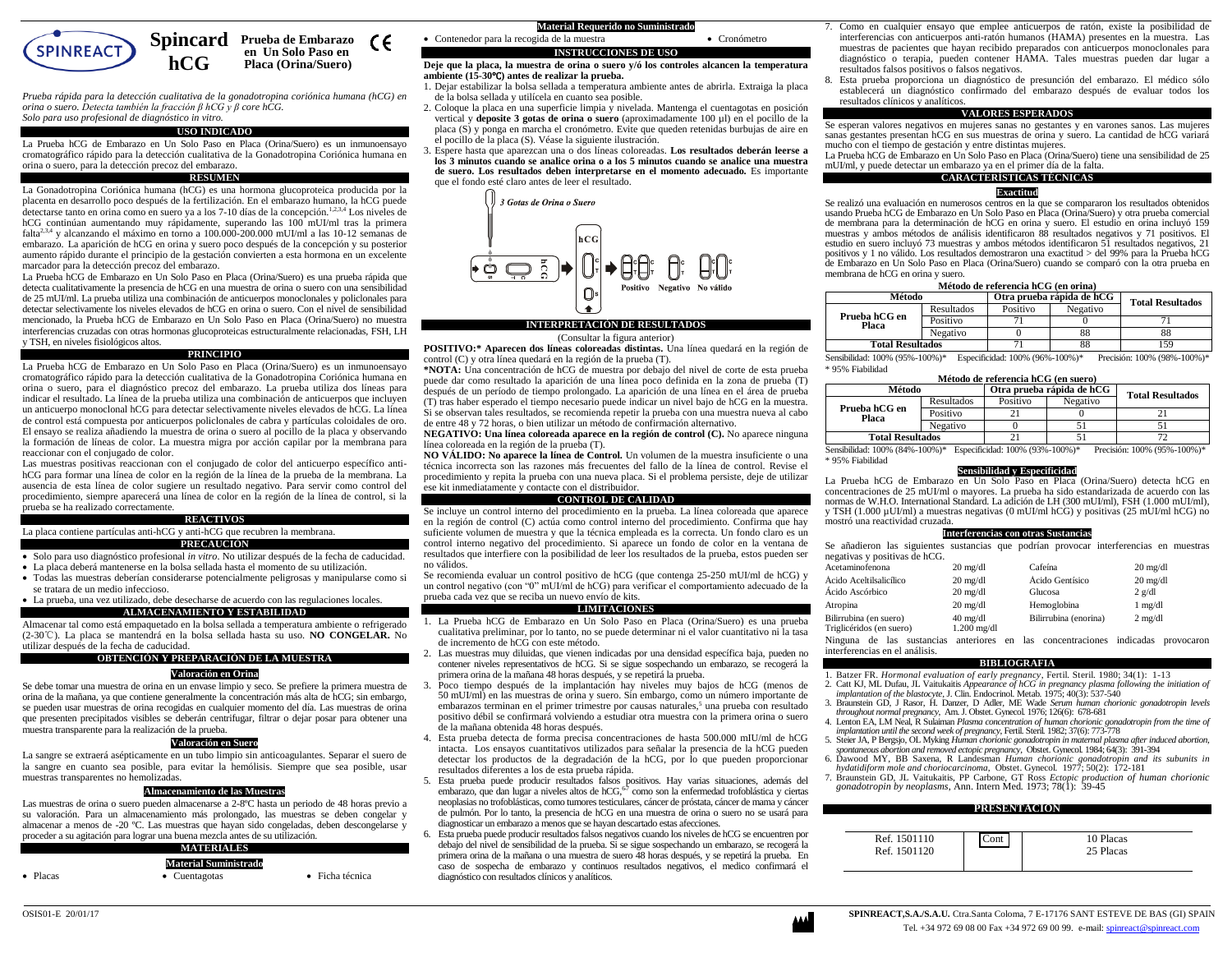

*Un test rapide en une étape pour la détection qualitative de la gonadotrophine chorionique humaine (hCG) dans l'urine ou le sérum. Il détecte également la fraction β de hCG et la fraction de noyau β hCG. Pour usage diagnostique in vitro professionnel uniquement.*

#### **UTILISATION PRÉVUE**

Le dispositif de test de grossesse de la hCG en une étape (urine/sérum) est un immunoessai chromatographique rapide destiné à la détection qualitative de la gonadotrophine chorionique humaine dans l'urine ou le sérum, afin de faciliter le dépistage précoce de la grossesse.

#### **RÉSUMÉ**

L'hormone chorionique gonadotrope humaine (hCG) est une hormone glycoprotéique produite par le placenta en développement peu après la fécondation. Au cours d'une grossesse normale, l'hCG peut être détectée dans l'urine et le sérum dès 7 à 10 jours après la conception.<sup>1,2,3,4</sup> Les niveaux de hCG continuent à augmenter très rapidement, dépassant fréquemment 100 mUI/ml lors de la première absence de menstruation,<sup>2,3,4</sup> et atteignant un pic dans la plage de 100 000-200 000 mIU/ml environ 10 à 12 semaines après le début de la grossesse. L'apparition de hCG dans l'urine et le sérum peu après la conception et son augmentation rapide en concentration au début de la gestation en font un excellent marqueur du dépistage précoce de la grossesse.

Le dispositif de test de grossesse de la hCG en une étape (urine/sérum) est un test rapide qui détecte qualitativement la présence de hCG dans des échantillons d'urine ou de sérum à une sensibilité de 25 mUI/ml. Le test utilise une combinaison d'anticorps monoclonaux et polyclonaux pour détecter sélectivement des niveaux élevés de hCG dans l'urine ou le sérum. En termes de sensibilité déclarée, le dispositif de test de grossesse en une étape hCG (urine/sérum) ne montre aucune interférence de réactivité croisée des hormones glycoprotéiques structurellement apparentées hFSH, hLH et hTSH à des niveaux physiologiques élevés.

#### **PRINCIPE**

Le dispositif de test de grossesse de la hCG en une étape (urine/sérum) est un immunoessai chromatographique rapide destiné à la détection qualitative de la gonadotrophine chorionique humaine dans l'urine ou le sérum, afin de faciliter le dépistage précoce de la grossesse. Le test utilise deux lignes pour indiquer les résultats. La ligne de test utilise une combinaison d'anticorps comprenant un anticorps monoclonal de hCG, afin de détecter sélectivement des niveaux élevés de hCG. La ligne de contrôle est composée d'anticorps polyclonaux de chèvre et de particules d'or colloïdales. Le test est effectué en ajoutant un échantillon d'urine ou de sérum dans le pot du dispositif et en observant la formation de lignes colorées. L'échantillon migre par capillarité le long de la membrane pour réagir avec le conjugué coloré.

Les échantillons positifs réagissent avec le conjugué spécifique anticorps-hCG coloré pour former une ligne colorée au niveau de la région de la ligne de test de la membrane. L'absence de cette ligne colorée suggère un résultat négatif. Pour servir de contrôle de procédure, une ligne colorée apparaîtra toujours dans la région de la ligne de contrôle, indiquant que le volume approprié d'échantillon a été ajouté et que la pénétration dans la membrane s'est produite.

#### **RÉACTIFS**

Le test contient des particules anti-hCG et de l'anti-hCG recouvrant la membrane. **PRÉCAUTIONS**

- À usage diagnostic professionnel *in vitro* uniquement. Ne pas utiliser après la date d'expiration.
- Le test doit rester dans le sachet scellé jusqu'à son utilisation.
- Tous les échantillons doivent être considérés comme potentiellement dangereux et manipulés de la même manière qu''un agent infectieux.
- Le test utilisé doit être éliminé conformément aux réglementations locales.

## **CONSERVATION ET STABILITÉ**

Conserver tel qu'emballé dans le sachet scellé à la température ambiante ou réfrigéré (2-30 ºC). Le test est stable jusqu'à la date d'expiration imprimée sur le sachet scellé. Le test doit rester dans le sachet scellé jusqu'à son utilisation. **NE PAS CONGELER.** Ne pas utiliser au-delà de la date d'expiration.

#### **PRÉLÈVEMENT ET PRÉPARATION DE L'ÉCHANTILLON**

#### **Test d'urine**

Un échantillon d'urine doit être collecté dans un récipient propre et sec. Un premier échantillon d'urine du matin est préférable, car il contient généralement la plus forte concentration de hCG. Toutefois, des échantillons d'urine collectés à n'importe quel moment de la journée peuvent être utilisés. Les échantillons d'urine présentant des précipités visibles doivent être centrifugés, filtrés ou laissés en repos jusqu'à ce que les précipités se déposent au fond pour obtenir un échantillon transparent à tester.

#### **Test du sérum**

Le sang doit être prélevé de manière aseptique dans un tube propre, sans anticoagulants. Séparer le sérum du sang dès que possible pour éviter l'hémolyse. Utiliser des échantillons clairs non hémolysés dans la mesure du possible.

#### **Stockage des échantillons**

Les échantillons d'urine ou de sérum peuvent être conservés entre 2 et 8 °C jusqu'à 48 heures avant le test. Pour un stockage prolongé, les échantillons peuvent être congelés et conservés en dessous de -20 ºC. Les échantillons congelés doivent être décongelés et mélangés avant les tests.



**Laisser le test, l'échantillon d'urine ou de sérum et/ou les contrôles s'équilibrer à la température ambiante (15-30 ºC) avant le test.**

- 1. Porter le sachet à température ambiante avant de l'ouvrir. Retirer le dispositif de test du sachet scellé et utiliser dès que possible.
- 2. Placer le dispositif de test sur une surface propre et plane. Tenir le compte-gouttes verticale ment et **transférer 3 gouttes complètes d'urine ou de sérum** (approx. 100 µl) dans le pot de l'échantillon (S) du dispositif de test, puis démarrer la minuterie. Éviter de piéger les bulles d'air dans le pot de l'échantillon (S). Voir l'illustration ci-dessous.

3. Attendre que la ou les lignes colorées apparaissent. **Lire le résultat au bout de 3 minutes lors du test d'un échantillon d'urine ou 5 minutes lors du test d'un échantillon de sérum. Ne pas interpréter les résultats après le moment de lecture appropriée.** Il est important que le fond soit clair avant la lecture du résultat.



#### **INTERPRÉTATION DES RÉSULTATS**

(Veuillez vous reporter à l'illustration ci-dessus)

**POSITIF :\* Deux lignes colorées distinctes apparaissent.** Une ligne doit être dans la région de la ligne de contrôle (C) et une autre ligne dans la région de la ligne de test (T).

**\*Remarque :** Une concentration d'échantillon de hCG inférieure à la valeur seuil de ce test peut entraîner l'apparition d'une ligne faible dans la région de test (T) après une période prolongée. Une ligne dans la région de test (T) vue après le temps de lecture pourrait indiquer un faible niveau de hCG dans l'échantillon. Si de tels résultats sont observés, il est recommandé de répéter le test avec un nouvel échantillon dans les 48 à 72 heures ou d'utiliser une autre méthode de confirmation.

**NÉGATIF : Une ligne colorée apparaît dans la région de la ligne de contrôle (C).** Aucune ligne colorée n'apparaît dans la région de la ligne de test (C).

**NON VALIDE : La ligne de contrôle ne s'affiche pas.** Un volume d'échantillon insuffisant ou des techniques de procédure incorrectes sont les causes les plus probables d'un échec de la ligne de contrôle. Vérifier la procédure et répéter le test avec un nouveau dispositif de test. Si le problème persiste, arrêter immédiatement d'utiliser le kit de test et contacter votre distributeur local.

#### **CONTRÔLE QUALITÉ**

Un contrôle de procédure est inclus dans le test. Une ligne colorée apparaissant dans la région de la ligne de contrôle (C) est considérée comme un contrôle de procédure interne. Il confirme que le volume d'échantillon est suffisant et que la procédure est correcte. Un fond clair est un contrôle de procédure interne négatif. Si une couleur de fond apparaît dans la fenêtre de résultat et interfère avec la possibilité de lire le résultat du test, le résultat peut ne pas être valide.

Il est recommandé d'évaluer un contrôle positif de hCG (contenant 25 à 250 mUI/ml de hCG) et un contrôle négatif de hCG (contenant « 0 » mUI/ml de hCG), afin de vérifier les performances du test lorsqu''une nouvelle expédition de tests est reçue.

## **LIMITES**

- 1. Le dispositif de test de grossesse de la hCG en une étape (urine/sérum) est un test qualitatif préliminaire. Par conséquent, ni la valeur quantitative ni le taux d'augmentation de hCG ne peuvent être déterminés par ce test.
- 2. Des échantillons d'urine très dilués, indiqués par une faible densité, peuvent ne pas contenir de taux représentatifs de hCG. Si vous pensez toujours être enceinte, un premier échantillon d'urine du matin devra être collecté 48 heures plus tard et testé.
- 3. De très faibles taux de hCG (moins de 50 mUI/ml) sont présents dans l'urine et le sérum peu après l'implantation. Toutefois, en raison du nombre important de grossesses du premier trimestre qui n'aboutissent pas pour des raisons naturelles<sup>5</sup>, il convient de confirmer un résultat de test faiblement positif en effectuant un nouveau test avec un premier échantillon d'urine ou de sérum du matin 48 heures plus tard.
- 4. Ce test détecte de manière fiable la hCG intact jusqu'à 500 000 mIU/ml. Les tests quantitatifs utilisés pour détecter la hCG peuvent détecter les produits de dégradation de la hCG et peuvent donc être en désaccord avec les résultats de ce test rapide.
- 5. Ce test peut produire des résultats faux positifs. Un certain nombre de conditions autres que la grossesse, y compris les maladies trophoblastiques et certains néoplasmes non trophoblastiques, notamment les tumeurs testiculaires, le cancer de la prostate, le cancer du sein et le cancer du poumon, provoquent des niveaux élevés d'hCG.<sup>6,7</sup> Par conséquent, la présence de hCG dans les échantillons d'urine ou de sérum ne doivent pas être utilisés pour diagnostiquer une grossesse, sauf si ces conditions ont été écartées.
- 6. Ce test peut produire des résultats faux négatifs. Des faux négatifs peuvent survenir lorsque les niveaux de hCG sont inférieurs au niveau de sensibilité du test. Si vous pensez toujours

être enceinte, un premier échantillon d'urine ou de sérum du matin devra être collecté 48 heures plus tard et testé. Si vous pensez être enceinte et que les résultats du test restent négatifs, consulter un médecin pour un diagnostic plus approfondi.

- 7. Comme pour tous les tests utilisant des anticorps de souris, il est possible qu'il existe des interférences des anticorps antisouris humains (HAMA) présents dans l'échantillon. Les échantillons de patients ayant reçu des préparations d'anticorps monoclonaux à des fins de diagnostic ou de traitement peuvent contenir des HAMA. De tels échantillons peuvent provoquer des faux positifs ou faux négatifs.
- 8. Ce test fournit un diagnostic présomptif de la grossesse. La confirmation de la grossesse ne doit être diagnostiquée que par un médecin après évaluation de tous les résultats cliniques et de laboratoire.

#### **VALEURS ESCOMPTÉES**

Des résultats négatifs sont escomptés chez les femmes en bonne santé qui ne sont pas enceintes et les hommes en bonne santé. Les échantillons d'urine et de sérum de femmes enceintes contiennent de la hCG. La quantité de hCG variera considérablement avec l'âge gestationnel et entre les individus.

Le dispositif de test de grossesse de la hCG en une étape (urine/sérum) possède une sensibilité de 25 mUI/ml, et est capable de détecter une grossesse dès le lendemain de la première absence de menstruation.

#### **CARACTÉRISTIQUES DE RENDEMENT**

**Précision** 

Une évaluation clinique multicentres a été réalisée en comparant les résultats obtenus à l'aide du dispositif de test de grossesse de la hCG en une étape (urine/sérum) et un autre test de hCG à membrane d'urine/sérum disponible dans le commerce. L'étude sur l'urine comprenait 159 échantillons, et les deux tests ont identifié 88 résultats négatifs et 71 résultats positifs. L'étude sur le sérum comprenait 73 échantillons, et les deux tests ont identifié 51 résultats négatifs, 21 positifs et 1 non valide. Les résultats ont démontré une précision globale > 99 % du dispositif de test de grossesse de la hCG en une étape (urine/sérum) par rapport à l'autre test d'hCG à membrane d'urine/sérum.

#### **Méthode de référence hCG (urine)**

| Méthode                   |                  | Autre test hCG rapide |         | <b>Résultats</b> |
|---------------------------|------------------|-----------------------|---------|------------------|
|                           | <b>Résultats</b> | Positif               | Négatif | totaux           |
| hCG<br>Dispositif de test | Positif          |                       |         |                  |
|                           | Négatif          |                       |         |                  |
| Résultats totaux          |                  |                       |         |                  |

Sensibilité : 100 % (95 %- \* Intervalles de confiance à 95 % Spécificité : 100 % (96 %- Précision : 100 % (98 %-

# <sup>95 %</sup><br>Méthode de référence hCG (sérum)

| Méthode                   |           | Autre test hCG rapide |         | <b>Résultats</b> |
|---------------------------|-----------|-----------------------|---------|------------------|
|                           | Résultats | Positif               | Négatif | totaux           |
| hCG<br>Dispositif de test | Positif   |                       |         |                  |
|                           | Négatif   |                       |         |                  |
| Résultats totaux          |           |                       |         |                  |

Sensibilité : 100 % (84%-  $*$  Intervalles de confiance à 95 % Spécificité : 100 % (93 %- Précision : 100 % (95 %-

#### **Sensibilité et spécificité**

Le dispositif de test de grossesse de la hCG en une étape (urine/sérum) détecte la hCG à une concentration de 25 mUI/ml ou plus. Le test a été normalisé selon la norme internationale de l'OMS. L'ajout des échantillons de LH (300 mUI/ml), FSH (1000 mUI/ml) et TSH (1000 UI/ ml) aux échantillons négatifs (0 mUI/ml de hCG) et positifs (25 mUI/ml de hCG) n'a montré aucune réactivité croisée.

#### **Substances interférentes**

Les substances potentiellement interférentes suivantes ont été ajoutées aux échantillons positifs

| et négatifs de hCG.     |                    |                    |                    |
|-------------------------|--------------------|--------------------|--------------------|
| Acétaminophène          | $20 \text{ mg/dl}$ | Caféine            | $20 \text{ mg/dl}$ |
| Acide acétylsalicylique | $20 \text{ mg/dl}$ | Acide gentisique   | $20 \text{ mg/dl}$ |
| Acide ascorbique        | $20 \text{ mg/dl}$ | Glucose            | $2$ g/dl           |
| Atropine                | $20 \text{ mg/dl}$ | Hémoglobine        | $1$ mg/dl          |
| Bilirubine (sérum)      | $40 \text{ mg/dl}$ | Bilirubine (urine) | $2$ mg/dl          |
| Triglycérides (sérum)   | $1200$ mg/dl       |                    |                    |

Aucune des substances à la concentration testée n'a interféré avec le test.

## **BIBLIOGRAPHIE**

1. Batzer FR. *Hormonal evaluation of early pregnancy*, Fertil. Steril*.* 1980; 34(1): 1-13

- 2. Catt KJ, ML Dufau, JL Vaitukaitis *Appearance of hCG in pregnancy plasma following the initiation of implantation of the blastocyte*, J. Clin. Endocrinol. Metab*.* 1975; 40(3): 537-540
- 3. Braunstein GD, J Rasor, H. Danzer, D Adler, ME Wade *Serum human chorionic gonadotropin*
- levels throughout normal pregnancy, Am. J. Obstet. Gynecol. 1976; 126(6): 678-681<br>4. Lenton EA, LM Neal, R Sulaiman Plasma concentration of human chorionic gonadotropin from<br>the time of implantation until the second week o
- 5. Steier JA, P Bergsjo, OL Myking *Human chorionic gonadotropin in maternal plasma after induced abortion, spontaneous abortion and removed ectopic pregnancy*, Obstet. Gynecol*.* 1984; 64(3): 391-394
- 6. Dawood MY, BB Saxena, R Landesman *Human chorionic gonadotropin and its subunits in hydatidiform mole and choriocarcinoma*, Obstet. Gynecol*.* 1977; 50(2): 172-181
- 7. Braunstein GD, JL Vaitukaitis, PP Carbone, GT Ross *Ectopic production of human chorionic gonadotropin by neoplasms*, Ann. Intern Med*.* 1973; 78(1): 39-45

#### **CONDITIONNEMENT**

| Réf. 1501110 |       | 10 cartes            |  |  |  |
|--------------|-------|----------------------|--|--|--|
| Réf. 1501120 | Cont. | <sup>25</sup> cartes |  |  |  |

OSIS01-F 21/03/19 **SPINREACT,S.A./S.A.U.** Ctra.Santa Coloma, 7 E-17176 SANT ESTEVE DE BAS (GI) ESPAGNE Tél. +34 972 69 08 00 Fax +34 972 69 00 99. e-mail : spinreact@spinreact.com